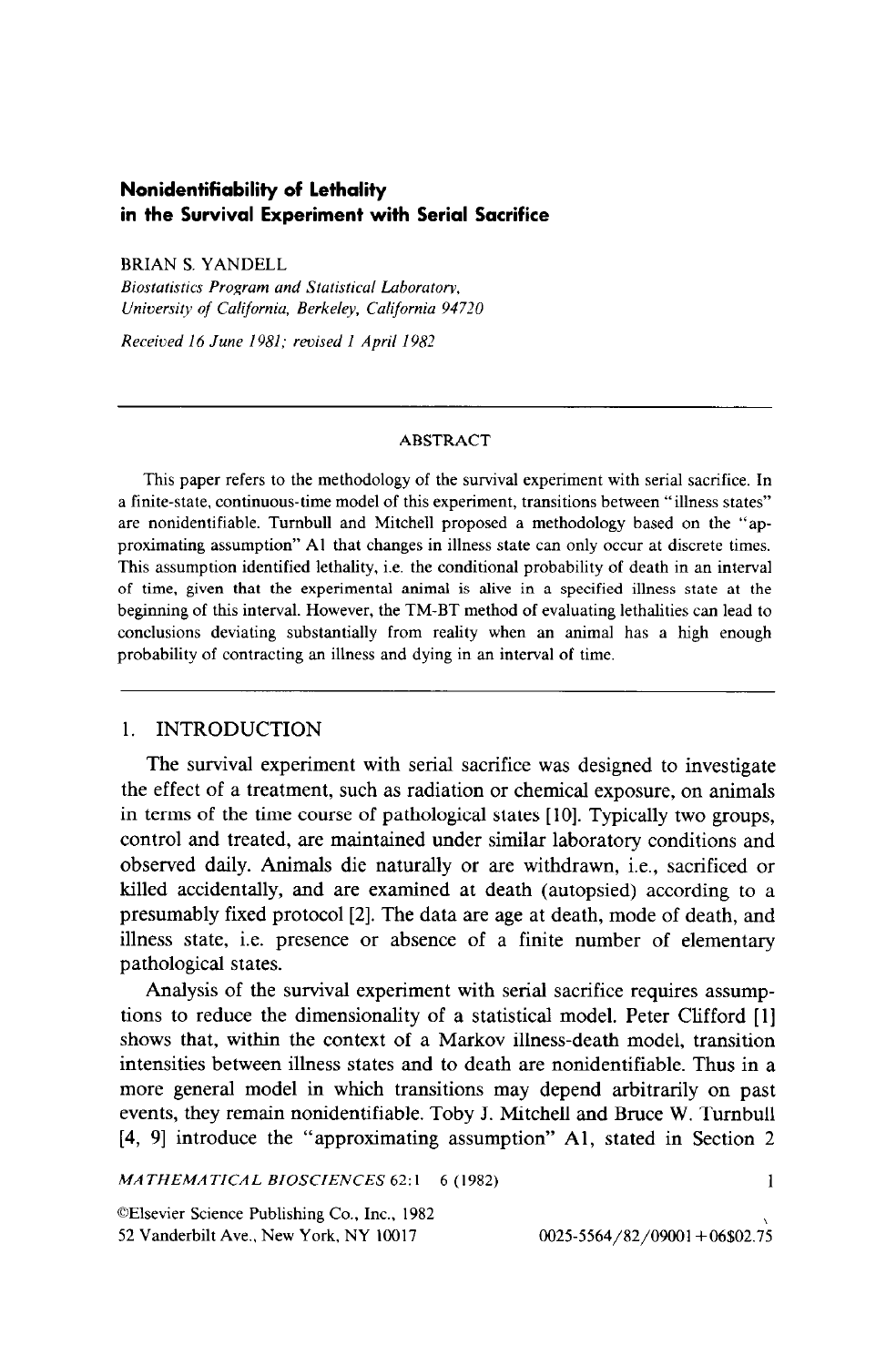below, forcing all live transitions to occur only at endpoints of age intervals. Lagakos and Mosteller [3], in a similar vein, suggest that the interval between withdrawals should be short enough that an animal without a tumor is not likely to develop one and die during the interval.

The subject of this paper is lethality, i.e. the conditional probability of death in an age interval, given that the experimental animal is alive in a specified illness state at the beginning of this interval. Jerzy Neyman [6] suggested that the serial-sacrifice methodology does not provide sufficient data to answer the question: how frequently do animals, for instance mice, suffering from leukemia at age 400 days die before 450 days; that is, how lethal is leukemia to 400-day-old mice? During a SO-day interval, as in the example of TM-BT [4], an animal may contract an illness, have complications, and recover or die [5]. Thus assumption Al, which identifies lethality, is unrealistic for this experiment.

My own purpose is to show that lethality is nonidentifiable in the survival experiment with serial sacrifice under a model which weakens Al. I demonstrate with numerical examples that the methodology of Mitchell and Turnbull [4] may yield misleading results in some realistic situations in which their assumption does not hold.

# 2. MODEL AND IDENTIFIABILITY

This section presents a model of illness and death which has a Markov chain imbedded at age epochs  $t_1, \ldots, t_{M+1}$ . The process during an interval between epochs may depend arbitrarily on earlier events in that interval, and hence may be non-Markovian. This model generalizes those of Clifford [I] and Mitchell and Tumbull [4]. I define lethality and other model parameters and show that lethality is nonidentifiable.

Let age and time be synonymous. Partition age into  $M$  intervals by  $t_1, \ldots, t_{M+1}$ . Let illness states  $k = 0, 1, \ldots, K-1$  represent the  $K = 2^T$  combinations of  $I$  elementary pathological states. I assume

AOChanges in illness state and death transitions during an interval  $(t_m, t_{m+1}]$  depend on the past, i.e. $(t_1, t_m]$ , only through the illness state  $(k)$ and the last age epoch  $t_m$ .

### $A'$

- (i) Changes in illness state can occur at any age.
- (ii) Withdrawals are made only at  $t_1$ +,  $t_2$ +,...,  $t_M$ +.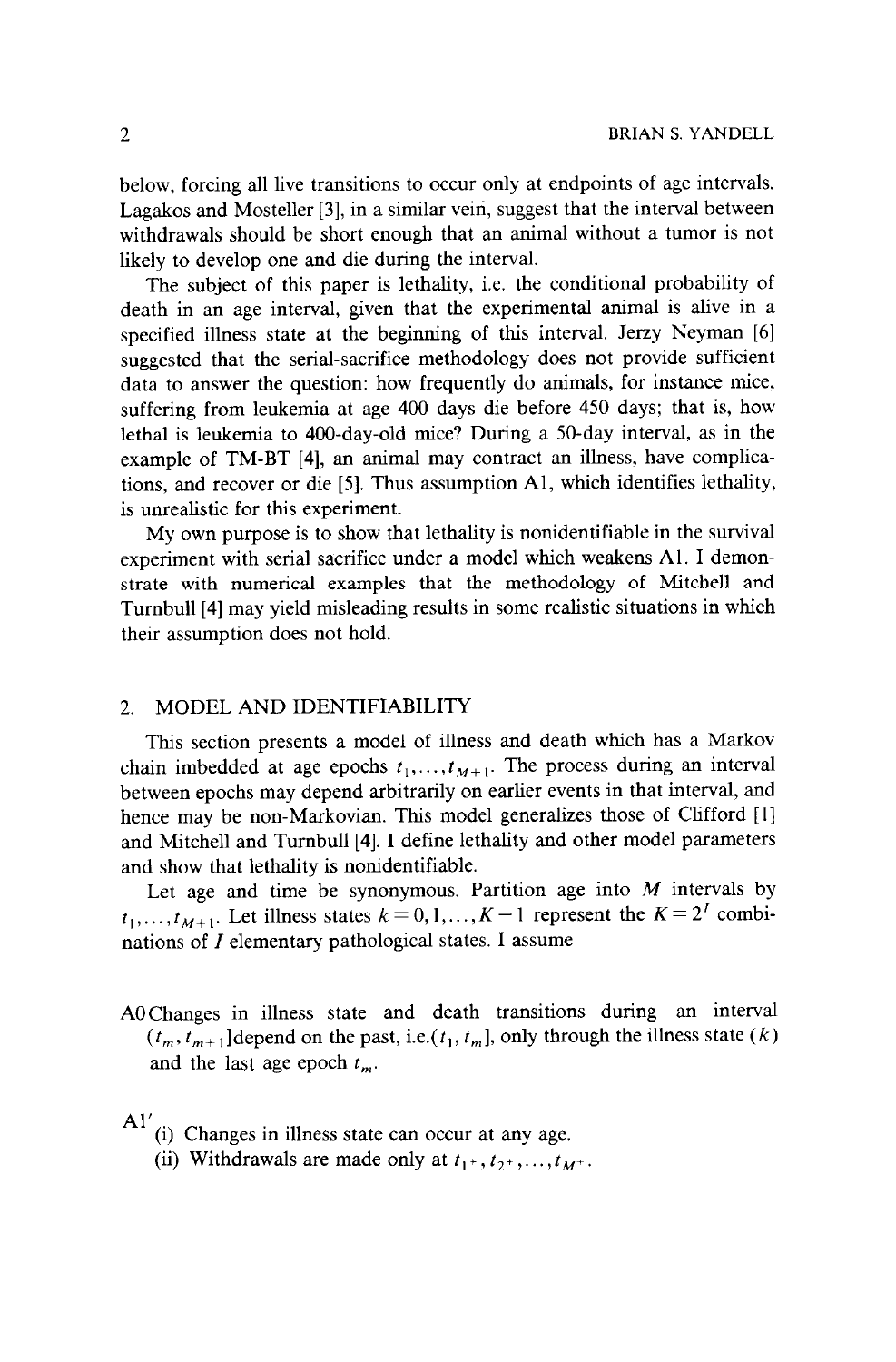A0 is implicit in the TM-BT methodology, while Al' is weaker than the assumption [4]

Al(i) Illness-state changes are made only at  $t_1, t_2,...,t_M$ .

(ii) Withdrawals can occur only at  $t_1$ +,  $t_2$ +,..., $t_M$ +, i.e., immediately after the illness state changes.

Now focus upon one group (treated or control) and one age interval  $(t_m, t_{m+1}]$ . I reparametrize and follow TM-BT [4] in defining *prevalence*  $p_k$ , *lethality*  $q_k$ , and *mortality*  $r_k$ ,  $k = 0, \ldots K - 1$ , as

$$
p_k = \Pr\{\text{in state } k \mid \text{alive at } t_{m^+}\},
$$
  
\n
$$
q_k = \Pr\{\text{die in } (t_m, t_{m+1}) \mid \text{alive at } t_{m^+} \text{ in state } k\},
$$
  
\n
$$
r_k = \Pr\{\text{die in } (t_m, t_{m+1}) \text{ in state } k \mid \text{alive at } t_{m^+}\}.
$$

One sees that

$$
p_k q_k = \Pr\{\text{die in } (t_m, t_{m+1}), \text{ in state } k \text{ at } t_{m^+} | \text{alive at } t_{m^+}\},\
$$

and hence  $p_k q_k = r_k$  under Al, but not in general.

The data consist of "natural" deaths  $(d_k)$  and withdrawals  $(w_k)$  for the i th treatment group during the *m* th age interval in illness state *k.* Survivors (s) cannot be categorized by illness state.

With arbitrarily large sample sizes, one can determine the survival probability and the mortalities  $r_k$  from deaths and survivors, and prevalence  $p_k$ from withdrawals, The log-likelihood, under Al', for the response variables *(d, w, s)* is

$$
s\log(1-r) + \sum_{k} \left[ d_k \log r_k + w_k \log p_k \right]
$$

up to an additive constant, with  $r = \sum_{k} r_k$ . Now focusing upon the case  $k = 2$ , one sees that

$$
r = r_0 + r_1 = p_0 q_0 + p_1 q_1.
$$

Thus although  $r_k$  and  $p_k$  are identifiable,  $q_k$  is not in general under Al'. One needs to know the transition probabilities

$$
Q_{kj} = \Pr\{\text{die in } (t_m, t_{m+1}\}\text{ in state } j|\text{alive at } t_{m+}\text{ in state } k\},\
$$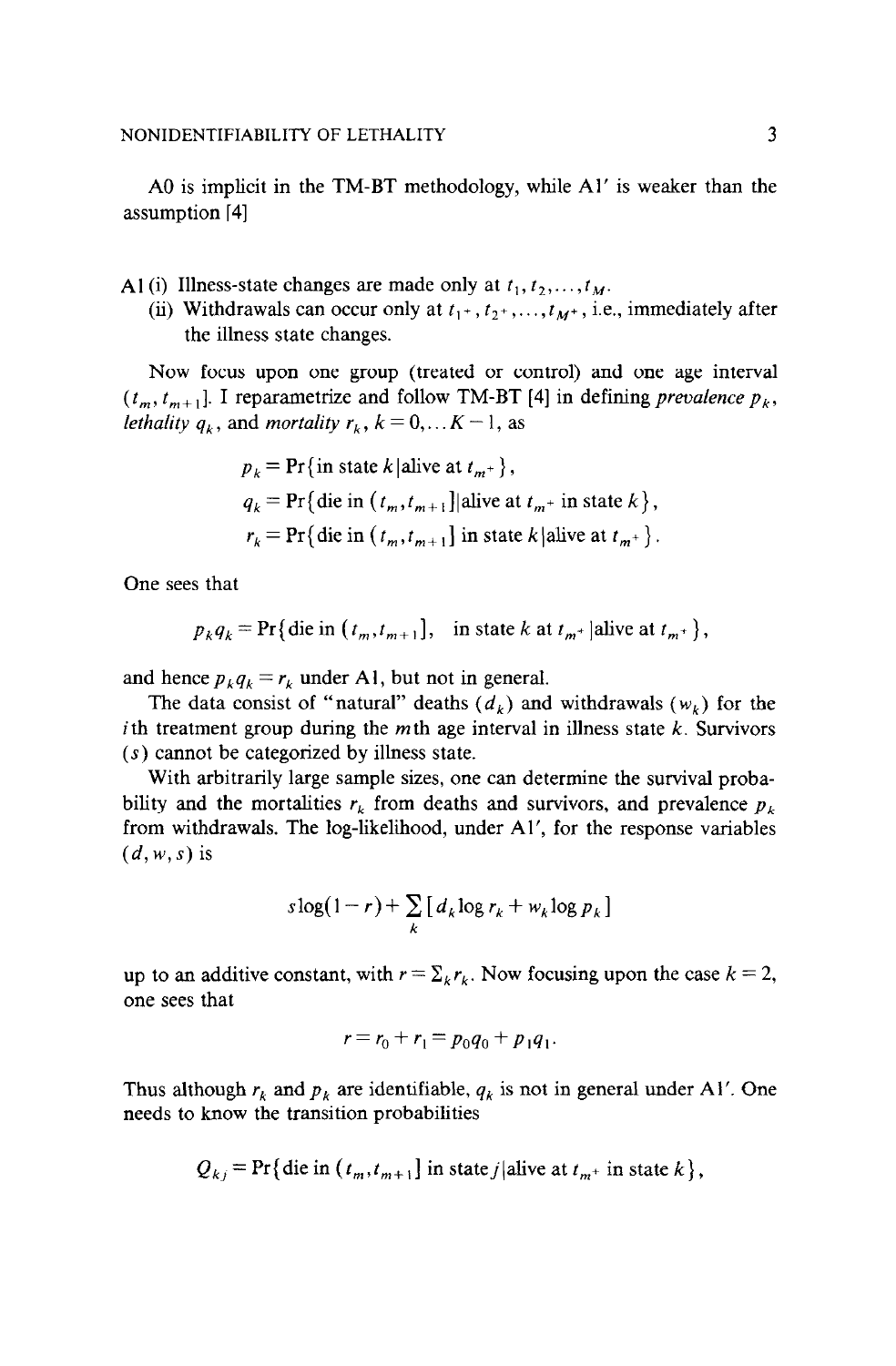$k, j = 0, 1$ . These imply the following relations:

$$
r_0 = p_0 q_0 + p_1 Q_{10} - p_0 Q_{01},
$$
  

$$
r_1 = p_1 q_1 + p_0 Q_{01} - p_1 Q_{10}.
$$

Clifford [I] showed in a Markov illness-death model that live transition probabilities are nonidentifiable. In a similar manner one sees that  $Q_{ki}$  and  $q_k$  are not identifiable under the model specified by A0 and Al'. Thus in this model the lethalities are nonidentifiable.

# 3. EXAMPLE

This example uses data and estimates from Table 2 in BT-TM [9] for the 400-day-old mice during the succeeding 50-day interval. For the purpose of discussion, I assume the true  $p_k$  and  $q_k$  coincide with their estimates and ignore questions of estimation. Table 1 presents the model parameters collapsed to presence/absence of endocrine tumors, using the relation  $r = pq$ under assumption Al. Note that lethality is highest in the treated group with endocrine tumors  $(q = 0.2991)$  and lowest in control, no tumors  $(q = 0.0436)$ .

Now consider a progressive model with  $K = 2$  live states, that is, a model in which an animal cannot recover from an endocrine tumor. Suppose Al holds for the controls but not for the treated animals. For the treated group one has  $(Q_{10} = 0)$ 

$$
r_0 = p_0(q_0 - Q_{01}), \qquad r_1 = p_0 Q_{01} + p_1 q_1.
$$

The ratios  $r_k/p_k$  take the form

$$
\frac{r_0}{p_0} = q_0 - Q_{01}, \qquad \frac{r_1}{p_1} = q_1 + Q_{01} \frac{p_0}{p_1}.
$$

This is quite different from the Al relations, in which  $Q_{01} = 0$  and  $q_k = r_k / p_k$ 

| Tumor          | Prevalence p |        | Mortality $r$ |       | Lethality $q$ |       |
|----------------|--------------|--------|---------------|-------|---------------|-------|
| state          | c            |        | с             |       | c             |       |
| $0$ (no tumor) | 0.9936       | 0.9348 | .0433         | .1663 | .0436         | .1779 |
| l (tumor)      | 0.0064       | 0.0652 | .0015         | 0195  | .2344         | .2991 |
| Total          | 10           | ΙO     | 0448          | -1858 |               |       |

TABLE I Endocrine-Tumor Estimates under A1<sup>0</sup>

<sup>a</sup>Derived from Table 2 of [9] by summing over prevalence and mortality (calculated as  $r = pq$ ). Lethality was then calculated as  $q = r/p$ .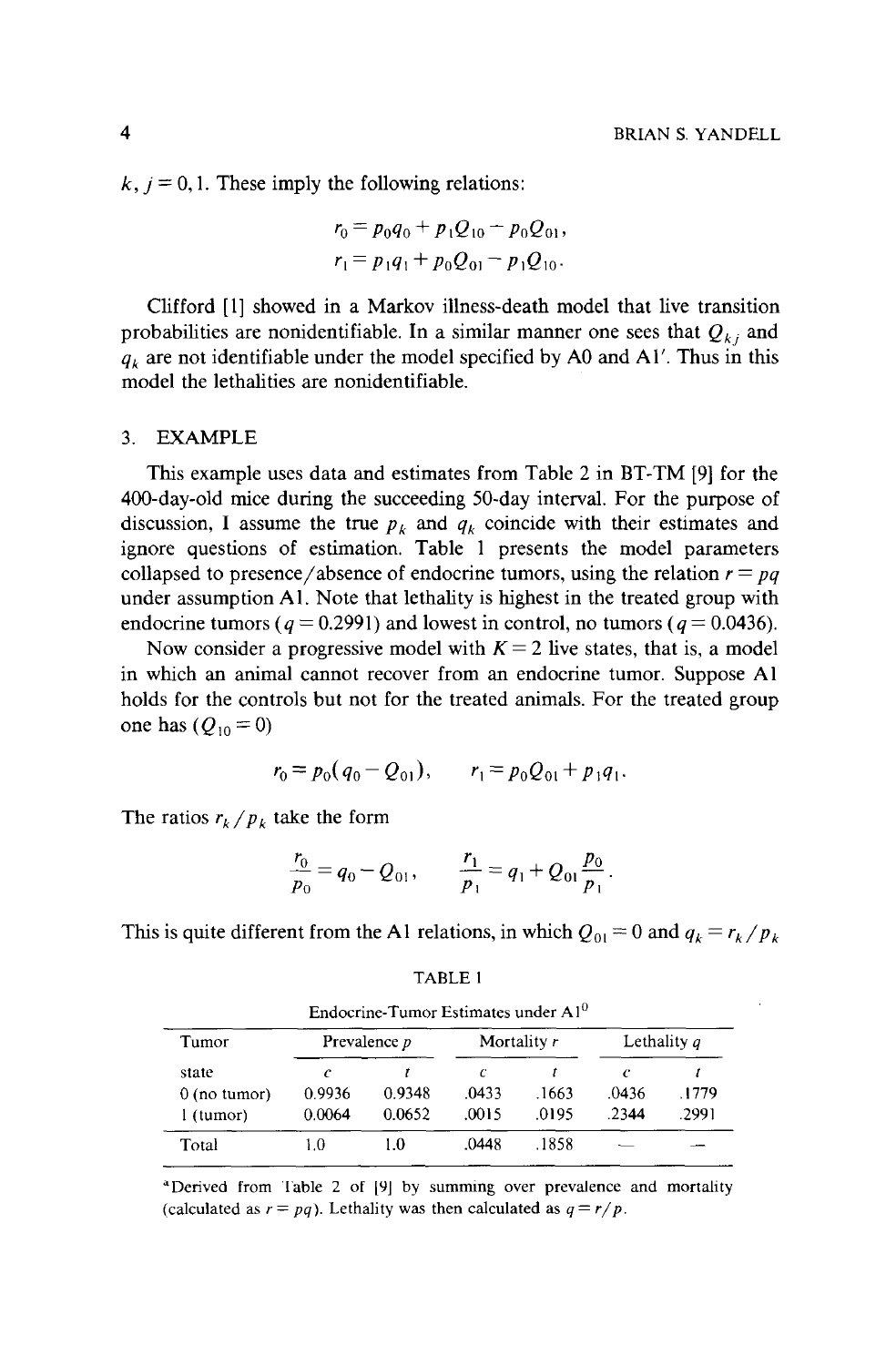for  $k = 0, 1$ . Note that in this example A1 would force us to overestimate the lethality among tumor cases  $q_1$  and underestimate it among nontumor cases  $q_0$  in the treatment group. Thus one sees that if the probability of getting leukemia and dying in an interval,  $Q_{01}$ , is large, or if it is small and the prevalence  $p_1$  is small, then serious discrepancies between  $q_k$  and  $r_k/p_k$  may occur.

Table 2 presents what the results would be over a range of  $Q_{01}$  values for treated and for control animals. Note that tumor lethality drops below nontumor lethality as  $Q_{01}$  increases. If  $Q_{01}$  is 0.02 for treated and 0 for control animals, then the smallest lethality would be among treated animals with tumors, indicating that treatment (300 rad of gamma irradiation) may be good for the mice. If instead  $Q_{01}$  is near 0.01 for treated and 0.001 for controls, then endocrine tumors appear nonlethal, whereas they would seem comparatively lethal under assumption Al (see Table 1).

#### 4. CONCLUSION

One can see from the example that inference based on the TM-BT methodology may yield misleading results when assumption Al is not valid. A test of the hypothesis that lethalities do not depend on treatment [4] is not sensitive to illness transitions which may occur before death during an observation interval. The same problem arises for a test of nonlethality or "rapid lethality" [3]. One could construct the intervals between withdrawals to be small relative to changes in illness state, in order for Al to be approximately valid. The reader must consider the ultimate use of the model parameters. If one is interested in testing rapid lethality, then this approach may prove useful [3]. However, one needs sufficient knowledge of the pathologies, often unavailable in such a study, to determine the appropriate interval spacing. If one wishes to draw inferences about long-term lethality over intervals which violate Al, then another approach is merited, such as an extended serial-sacrifice, or serial-monitoring, methodology in which individuals are monitored several times while alive [5, 61. The question remains: how should one monitor the health of mice, or humans, and how can one properly analyse such data?

| Endocrine Tumor Lethalities under Al' |       |         |         |       |       |  |  |  |  |  |
|---------------------------------------|-------|---------|---------|-------|-------|--|--|--|--|--|
|                                       |       | Treated | Control |       |       |  |  |  |  |  |
| State $\sqrt{Q_{01}}$                 | .01   | .02     | .0005   | .001  | .0015 |  |  |  |  |  |
| $0$ (no tumor)                        | .1879 | 1979    | .0441   | .0446 | .0451 |  |  |  |  |  |
| l (tumor)                             | .1557 | .0124   | .1568   | .0791 | .0015 |  |  |  |  |  |

TABLE 2